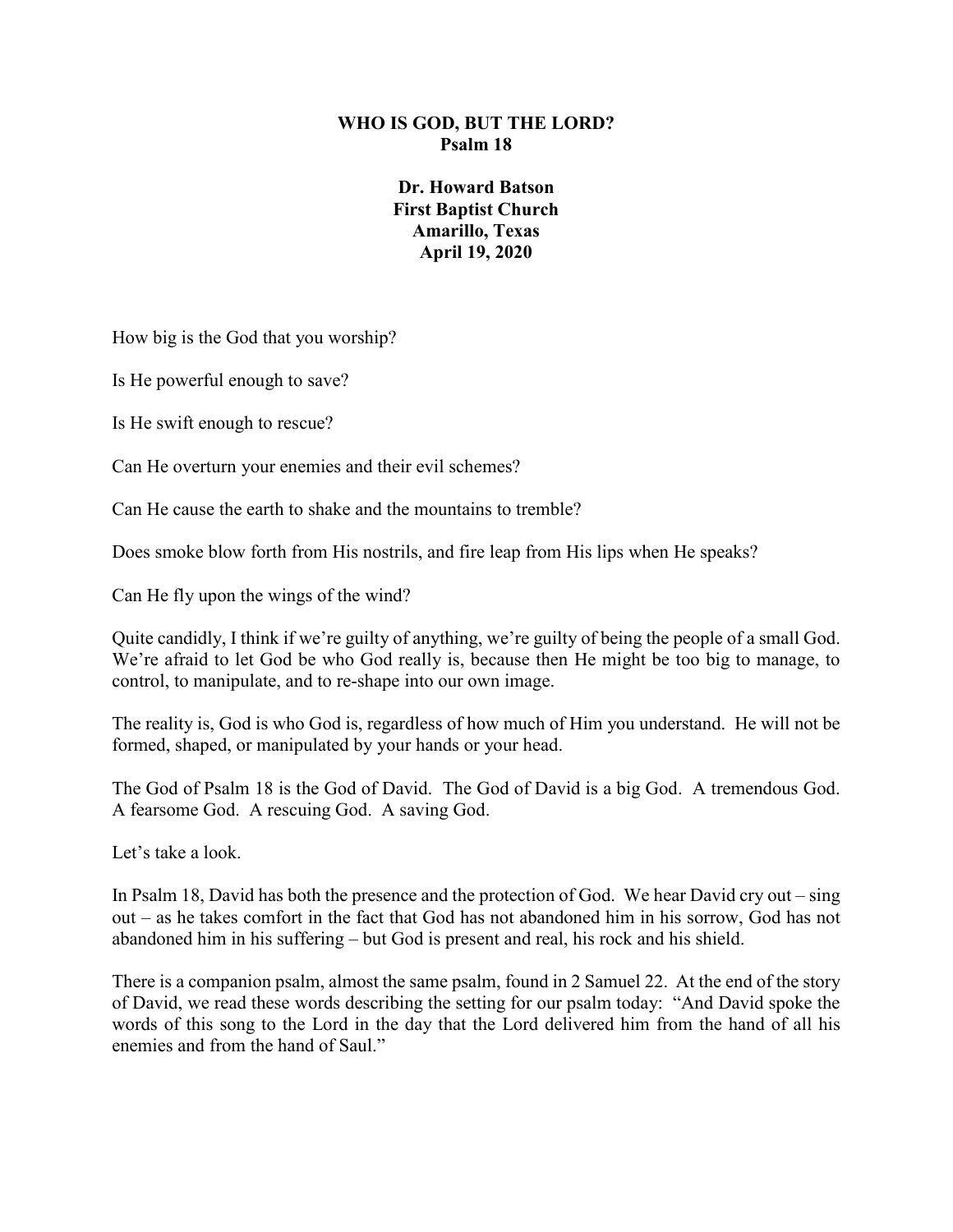God had rejected Saul, the first king that Israel had ever known. In his place, Samuel, the prophet and priest, had anointed David – a shepherd boy, one of the sons of Jesse. David, the musician. David, the slayer of the giant. The logical line of succession would be for Jonathan, Saul's son, to occupy the throne. But David and Jonathan became the very best of friends, formed a covenant together, and Jonathan became David's defender – willing to give not only his friendship, but his throne to the one whom God had chosen.

When you sit as king, you become very nervous. Saul was always looking over his shoulder, although David never wronged him. David never tried to usurp Saul's authority. He was letting God work it out in God's own way and God's own time. Nonetheless, Saul was in a state of paranoia – hurling a javelin at David and hurling a javelin at his own son, Jonathan.

Besides, the women were won over by David and his bloody battle skills. They had a little song they sang. "Saul (meaning the king) has slain his thousands, and David his ten thousands." The biblical writer tells us in 1 Samuel 18:9 that Saul looked at David with suspicion from that day on. It was the day that Saul got green eyes. It was the day that Saul viewed David with suspicion and jealousy. "How dare they attribute to David more battle victories than they attribute to me?"

Saul hunted David down like one hunting a partridge, says the biblical story, all the way from "here to there." In fact, once David was hiding up in the wilderness of Engedi – way up in the rocky hills where only the goats go. Saul took his men into the hills, and they came across a cave. Saul did not know it, but David was hiding deep within the recesses of the very cave that Saul had entered. And David's men urged him to kill Saul, saying, "Saul has come to kill you. God has delivered him into your hands. Now reach out and get revenge."

But David would not touch God's anointed king. He spared Saul. He carefully cut off Saul's robe to show Saul on a later occasion that he had spared Saul because Saul was the rightful king.

Upon escaping death by Saul – on one of these occasions of deliverance by the hand of God, on one of these occasions when his ragtag band of men was looking down at the polished armor of Saul's army – David begins to write Psalm 18.

# **I. God is worthy of praise (v. 1-3).**

Look at verses 1-3 I love thee, O Lord, my strength. The Lord is my rock and my fortress and my deliverer, My God, my rock, in whom I take refuge; My shield and the horn of my salvation, my stronghold. I call upon the Lord, who is worthy to be praised. And I am saved from my enemies.

This magnificent hymn of praise begins with the profound statement: "I love you, O Lord." The verb for "love" here is unusual, but it indicates intimacy in his relationship with God. As you read this psalm, it becomes clear that an intimacy arose from an awareness of God's constant companionship in a series of dangerous and moral crises. God is the rock for David, the cave in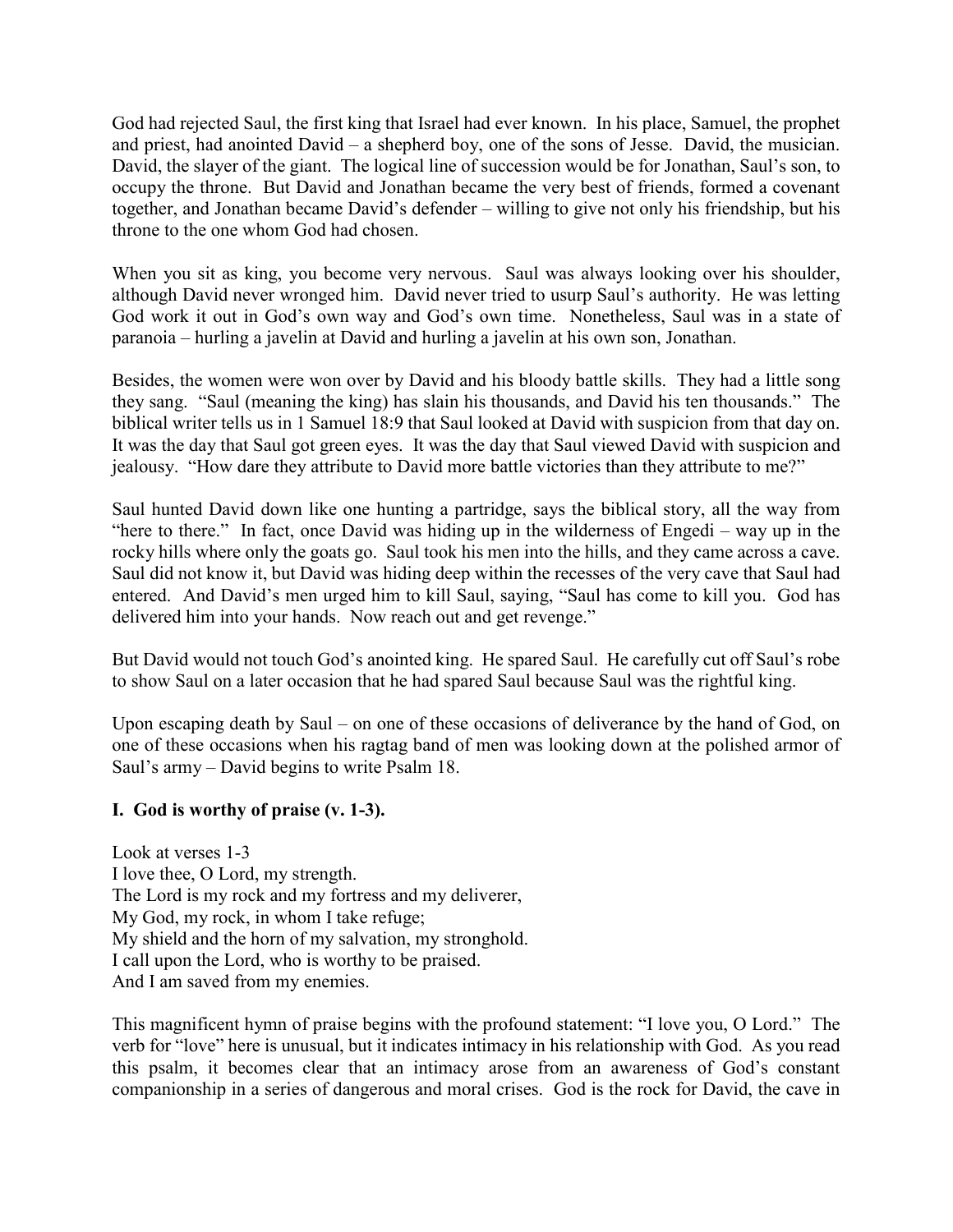which he can take refuge. "The Lord is my rock and my fortress and my deliverer, My God, my rock, in whom I take refuge. I will call upon the Lord, for He is worthy to be praised."

More than once in this psalm, David is going to make clear that God is worthy of your praise.

I hope you are watching this morning because God is worthy of praise. I hope you've tuned in to worship Him. We commit Sundays to worship God, to focus on Him, to tell Him that He is worthy and glorious. Magnificent. Unbelievable. Powerful. Loving. Caring. He is worthy to be praised.

There may be a myriad of different reasons this morning for your presence, but the best reason I know to participate is because you want to praise God. You want to worship Him, to acknowledge Him. You want to stop your week, call time out, reorder your schedule and say, "I'm going to focus on God, to join with God's people, to sing, 'He is worthy, He is wonderful, He is owed the offering of my praise.'"

He is also worthy of our gifts, our offering, our tithe. It's an act of obedience. It's an act of worship. We bring our tithe to the storehouse, to church, because God is worthy of the first fruits of all that we have. Tithing is worship. Withholding the tithe is refusing to worship.

Now, it's true that God deserves your praise. But I don't want you to think for a moment that you can diminish God by withholding your praise. **"A man can no more diminish God's glory by refusing to worship Him than a lunatic can put out the sun by scribbling the word 'darkness' on the walls of his cell."** *(C. S. Lewis)*

God is wonderful and worthy to be praised.

# **II. God hears the prayers of His people (v. 4-6).**

Look at verse 4-6. The cords of death encompassed me, And the torrents of ungodliness terrified me. The cords of Sheol surrounded me; The snares of death confronted me. In my distress I called upon the Lord, And cried to my God for help; He heard my voice out of His temple, And my cry for help before Him came into His ears.

The description here is as if death and the underworld had already bound David and were drawing him into a certain demise. The psalmist called upon God, and God heard him from His temple.

Not only did he cry to God, God heard. Look at the emphasis. "He heard my voice.... My cry...before Him came into His ears."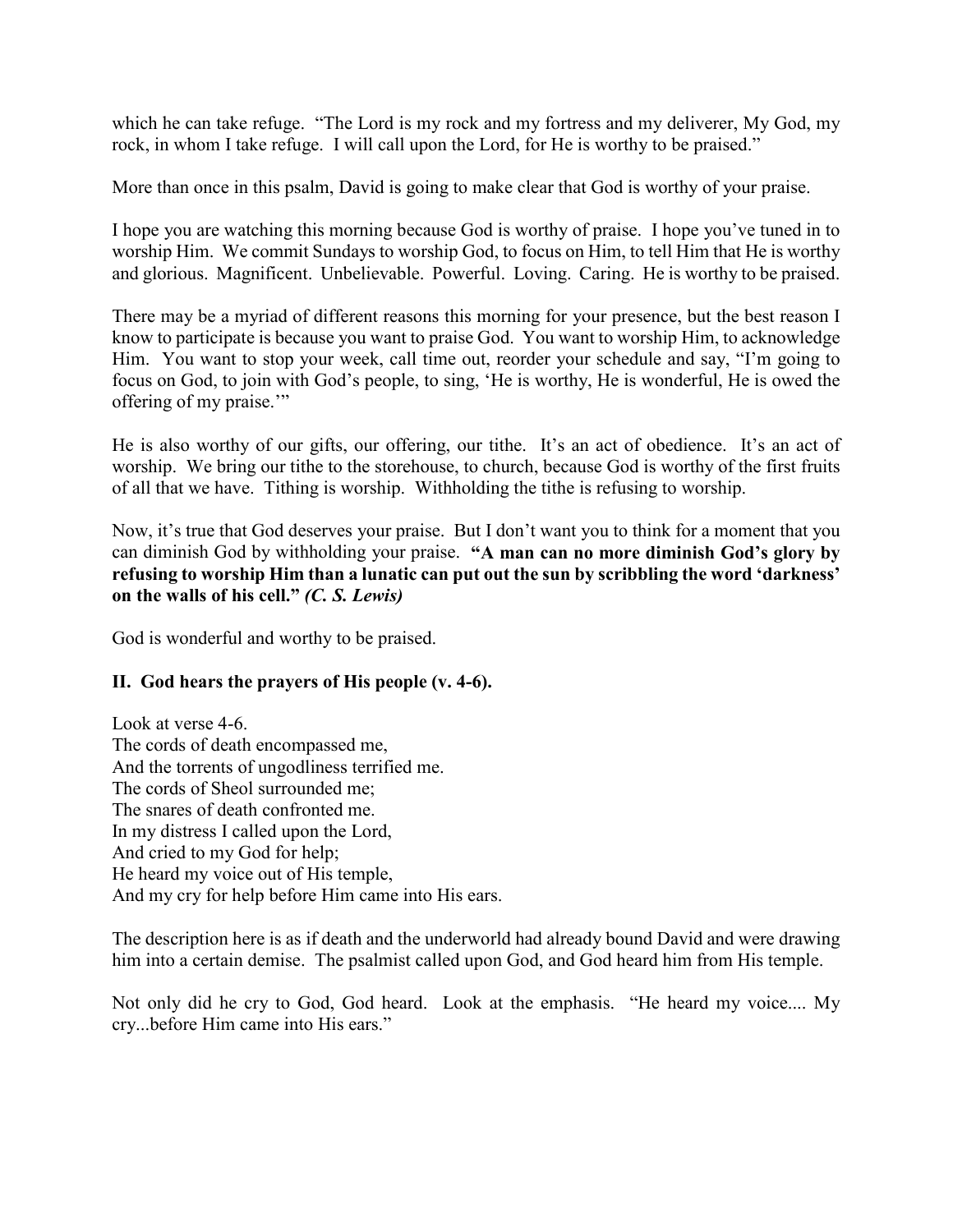Our God is not another deaf idol carved by the hands of humanity. Rather, He hears, and He responds. Psalm 10:17 says, "Lord, you have heard the desire of the humble, you will cause your ear to hear."

God hears you. Of all the comforts you have in your Christian life, no comfort is more powerful than knowing that when you speak to God, God hears your words. God hears your prayers.

The older I get, the more I appreciate silence. I was once seated at the back of an airplane where a very talkative man told his whole life story, from birth to the present, at the top of his lungs. Fortunately, by God's grace, I wasn't seated right next to him. His verbosity completely exhausted the back third of the cabin. Everyone who could grabbed their earphones. To top it all off, when the plane landed, he turned to the poor gentleman next to him and dared to comment, "Well, I certainly hope I haven't been talking too much." It was like being stuck in the *Airplane* movie in reality. Some people just can't pass on captive ears.

Our ears can only last so long, but God's ears gladly hear every utterance.

God, as my Father, hears me every single time I speak to Him. He's attentive. He doesn't sleep, nor slumber. He's always there, always listening, always attentive, always caring about what is going on in your life and in my life.

I don't know what you're suffering through today. I don't know if it's a hardship at work. I don't know if you're looking for employment and things are scary right now. I don't know if divorce is knocking at the door for you. I don't know if death is down the street, about to rob you of someone you love beyond measure. I don't know if the virus has caused your faith to vanish. But I do know, as you cry out for help, God will listen to you. His ears are open. He hears the cries of his children.

Not only is God worthy of our praise, Not only does He hear our prayers...

# **III. God is powerful in response (v. 7-15).**

David is surrounded by the cords of death, by the powers of the netherworld. But he calls upon God, and God hears. But even more, God, who is so very powerful, responds in a big way.

The help of God for our individual needs is like the Amazon River flowing down to water a single daisy. God cares, and God responds.

Look at verses 7-15. Then the earth shook and quaked: And the foundations of the mountains were trembling And were shaken, because He was angry. Smoke went up out of His nostrils, And fire from His mouth devoured; Coals were kindled by it.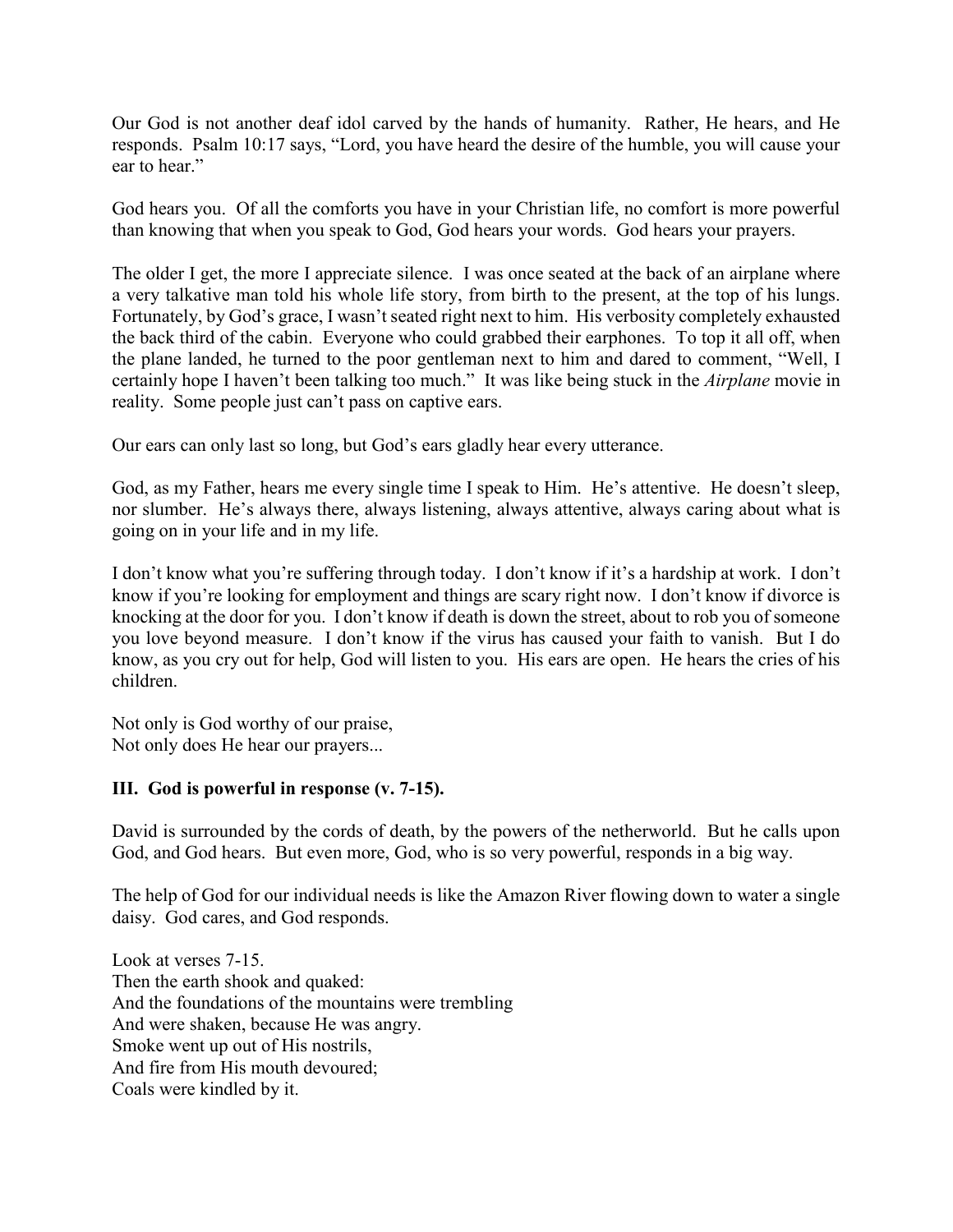He bowed the heavens also, and came down With thick darkness under His feet. He rode upon a cherub and flew; And He sped upon the wings of the wind. He made darkness His hiding place, His canopy around Him, Darkness of waters, thick clouds of the skies. From the brightness before Him passed His thick clouds, Hailstones and coals of fire. The Lord also thundered in the heavens, And the Most High uttered His voice, Hailstones and coals of fire. He sent out His arrows, and scattered them, And lightning flashes in abundance, and routed them. Then the channels of water appeared, And the foundations of the world were laid bare At Your rebuke, O Lord, At the blast of the breath of Your nostrils.

Here we have a description of God in all of His grandeur, all of His glory, all of His splendor. It's a picture of God. It's a picture of power. It's a picture of a judge who makes right the wrong.

It's so hard to capture God. On the Art Linkletter show, there was a small boy drawing a picture. Linkletter inquired, "What are you drawing?" The boy replied, "A picture of God." Linkletter told the lad that no one knows what God looks like, to which the boy confidently responded, "They will when I get through."

The scale of this scene is titanic. And God stands in strange contrast to the small human figure of the singer, of David. The theophany, this appearance of God in the story, recalls the deliverance at the Red Sea by fire and cloud, the parting of the waters. And also the phenomenon at Mount Sinai, where the earth quaked, was wrapped in smoke, and, when God descended upon it, in fire. Everything in this passage speaks of the judging God – His judgment directed against the powers of evil for the salvation of evil's victims.

Smoke, like Isaiah 6:4, dramatizes the anger of holiness to sin. The nostrils are, in Hebrew, the organ of anger. The devouring fire is synonymous with Deuteronomy 4:24 with divine jealousy and intolerance. The coals are rained down from God's chariot throne on the doomed of the city of Ezekiel (10:2).

So the list continues as the storm approaches, darkens, and finally unleashes itself. In verse 9, He sweeps the skies aside – or your translation may say, "He bowed the heavens."

The cherub (verse 10) was in attendance with God. They emphasize God's inviolable holiness, as we see them in Exodus 26 in the Holy of Holies on the mercy seat.

In the midst of this thundering, earth-shaking God, we are struck by the fact that God has a personal interest in the psalmist. In this passage God leaves his cosmic abode, or temple, to move to the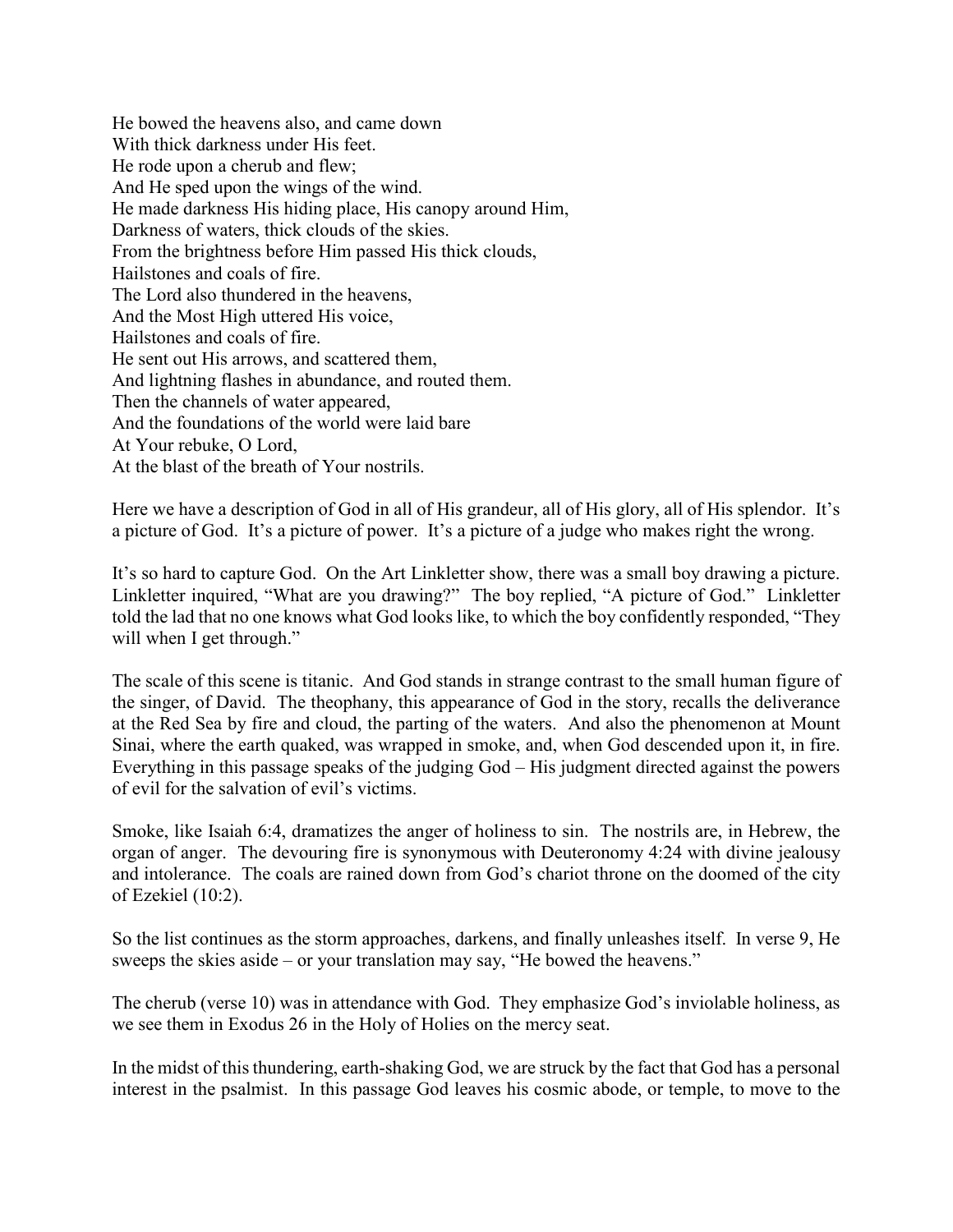place where David, His servant, the one whom He loves, is afflicted. Upon His arrival, He thunders and sends forth the lightning of His weaponry.

#### **IV. God delivers (v. 16-19).**

Look at verses 16-19. He sent from on high, He took me; He drew me out of many waters. He delivered me from my strong enemy, And from those who hated me, for they were too mighty for me. They confronted me in the day of my calamity, But the Lord was my stay. He brought me forth also into a broad place; He rescued me, because He delighted in me.

Given the enormity of God, it is surprising to find God responding to an individual need. But He does. He does for David, and He does for you.

We have difficulty, sickness, financial stress, hardship in every form and shape. But we know that God is with us and that ultimately, although we may despair – as the Psalmist often does – in waiting, weary from the waiting, God will deliver us in this life and in the life to come.

Look at verse 36. God delivers. "You enlarge my steps under me, and my feet have not slipped."

I want you to take notice of verse 31. "For who is God, but the Lord? And who is a rock, except our God?"

For those of you who have come today discouraged, I ask you the question, "Who is God but Yahweh?"

For those of you who have come this morning down and depressed, I ask you the question, "Who is God but Yahweh?"

Put another way, if you cannot worship the blazing God of the Psalter, then whom can you worship?

I once read an interesting comment by Miroslav Volf, of Yale University. He says there can only be one God. Playing off Pope Nicholas V of the 15th century, he said, **"To say there are several Gods implies a contradiction, since it follows there from that none of them are God, since**  each of them lacks supreme glory which befits only God." (Miroslav Volf, *Allah: A Christian Response***, p. 53)** 

In other words, if there is more than one God, there isn't a God, for God must be individually supreme.